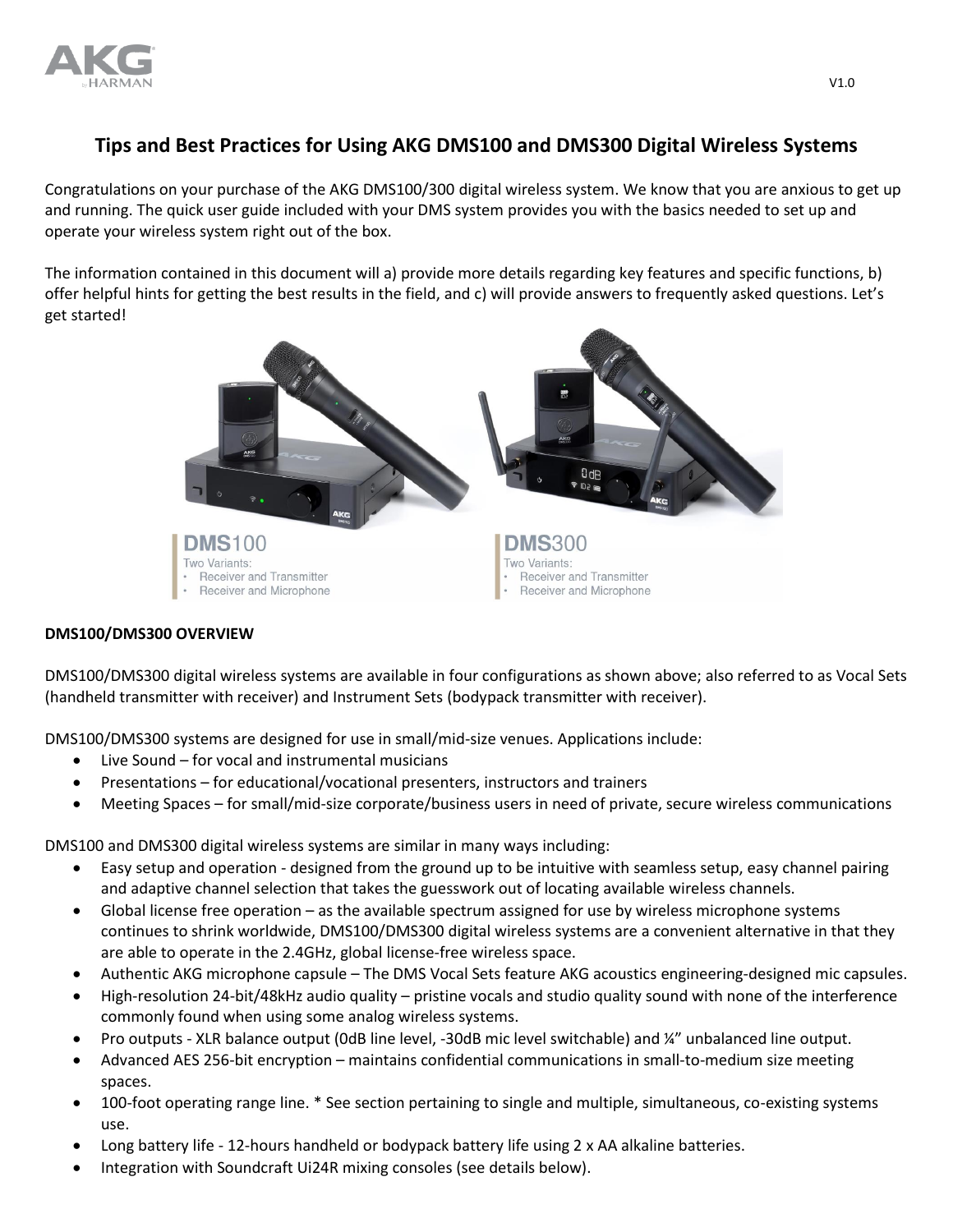- Universal AC/DC power adapter incorporates cable routing/strain relief on receiver
- DMS100 uses color coded LEDs (green, blue, yellow or purple) for easy channel assignment and identification. Up to four simultaneous, co-existing DMS100 systems can be used at the same time. The number of systems and operating range may vary based on the complexity/density of the wireless environment where the system is used.



- Bodypack transmitters include an instrument cable that can be used for a wide range of instruments (electric guitars, electric bass, remote keyboards and acoustic instruments that incorporate pickups that have ¼ jack outputs such as acoustic guitar, violin, etc.).
- The bodypack transmitters accept a number of optional 3pin FE mini-XLR AKG headsets or clip-on mics, see
	- o <https://www.akg.com/Headset%20Microphones>
	- o <https://www.akg.com/Speech%20%2F%20Spoken%20Word%20Microphones>
	- o AKG 3pin mini FE XLR mic models tested and confirmed include C111LP, CK77WRLP, CK99L, LC81MD, CM311L, C520L, C555L, C518ML and C519ML. One model NOT recommended is C417L.
- Both DMS100 and DMS300 receivers work with the optional AKG RMU40 Pro rackmount kit, see
	- o [https://www.akg.com/Wireless/Wireless%20Accessories/RMU40pro.html?dwvar\\_RMU40pro\\_color=Black-GLOBAL-](https://www.akg.com/Wireless/Wireless%20Accessories/RMU40pro.html?dwvar_RMU40pro_color=Black-GLOBAL-Current#q=rmu40+pro&start=1)[Current#q=rmu40+pro&start=1](https://www.akg.com/Wireless/Wireless%20Accessories/RMU40pro.html?dwvar_RMU40pro_color=Black-GLOBAL-Current#q=rmu40+pro&start=1)

The DMS300 offers everything in the DMS100 above plus:

- Seamless setup and operation supports up to eight simultaneous, co-existing DMS300 systems in use at the same time. The number of systems and operating range may vary based on the complexity/density of the wireless environment where the system is deployed.
- Vivid, high-resolution graphic front-panel LCD screen easy setup with channel ID number, volume level in dB and bar-style battery indicator displayed.
- Remaining battery level indicator battery bar indicator on transmitter and receiver displays
- RJ12 jack for sync coordinates/synchronizes all DMS300 system operation (one foot RJ12 6P6C straight-through cable is included). It supports longer sync cables up to an 18" maximum length RJ12 6P6C straight-through cable. \*\* See section on multi-system operation using RJ12 cable synchronization.
- Two removable front-mounted antennas

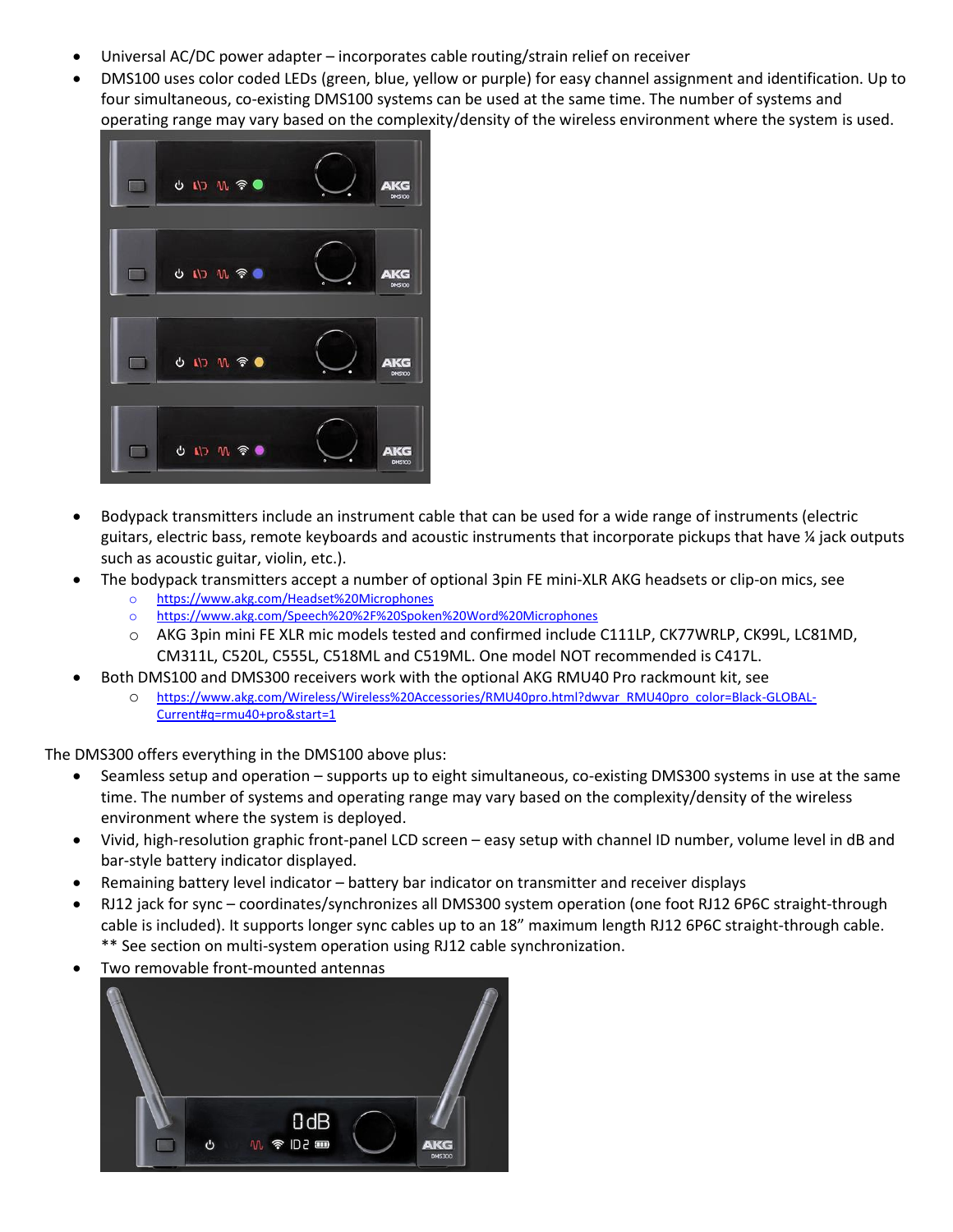## **MULTIPLE, SIMULTANEOUS, CO-EXISTING DMS100/DMS300 DIGITAL WIRELESS SYSTEM OPERATION**

The basic instructions for multiple DMS100/DM300 systems operation are included in the user guide. Here are some additional points that will help you understand the setup and operation:

- With DMS100, you can support up to a maximum of four simultaneous, co-existing DMS100 systems being used at the same time while DMS300 can support up to a maximum of eight simultaneous, co-existing DMS300 systems being used at the same.
- Additionally, a DMS300 is superior to DMS100 in situations when you plan to operate multiple simultaneous, coexisting wireless mic/instrument systems at the same time. DMS300 systems will operate in a coordinated manner that provides frequency management, audio performance and system operation among all systems as long as they are synched using the included RJ12 cable connections as shown below.
- Actual operating range and performance may vary based on the wireless environment, congestion, conditions as well as other factors related to line of site operation.
- We do not recommended using DMS100 systems at the same time with DMS300 systems or mixing DMS systems with wireless systems from other manufacturers. Doing so may cause a more unstable wireless environment since different systems would be operating in a non-synchronized manner.
- Here is a suggested connecting diagram for synchronizing up to a maximum of eight DMS300 systems using seven RJ12 6P6C straight-through wired cables (one RJ12 cable included with each DMS300 system). Supports up to an 18" maximum length RJ12 6P6C straight-through cable.



## 7 PCS. RJ12 CABLES FOR SYNCING 8 DMS300 VOCAL/INSTRUMENT SETS

Please note the following when establishing synchronization between multiple DMS300 systems:

- Each DMS300 system first must be paired to a unique channel ID number (1-8). You only need to use seven RJ12 6P6C cables to link up to eight systems. If you plan to use seven systems, then you would only need six RJ12 cables, etc. Anytime you plan to use more than one DMS300 at the same time in a small venue location, you must pair each system separately and then sync them using the appropriate 6P6C RJ12 cable(s).
- It does not matter what order DMS300 systems are connected to each other. The diagram above shows one possible way to connect them. This diagram provides you with the shortest path for cable routing when units are arranged side-by-side and stacked in this manner.
- It does not matter if you power all DMS300 systems ON and then pair each receiver individually to a transmitter or if you power each unit ON individually and then pair each receiver individually to a transmitter.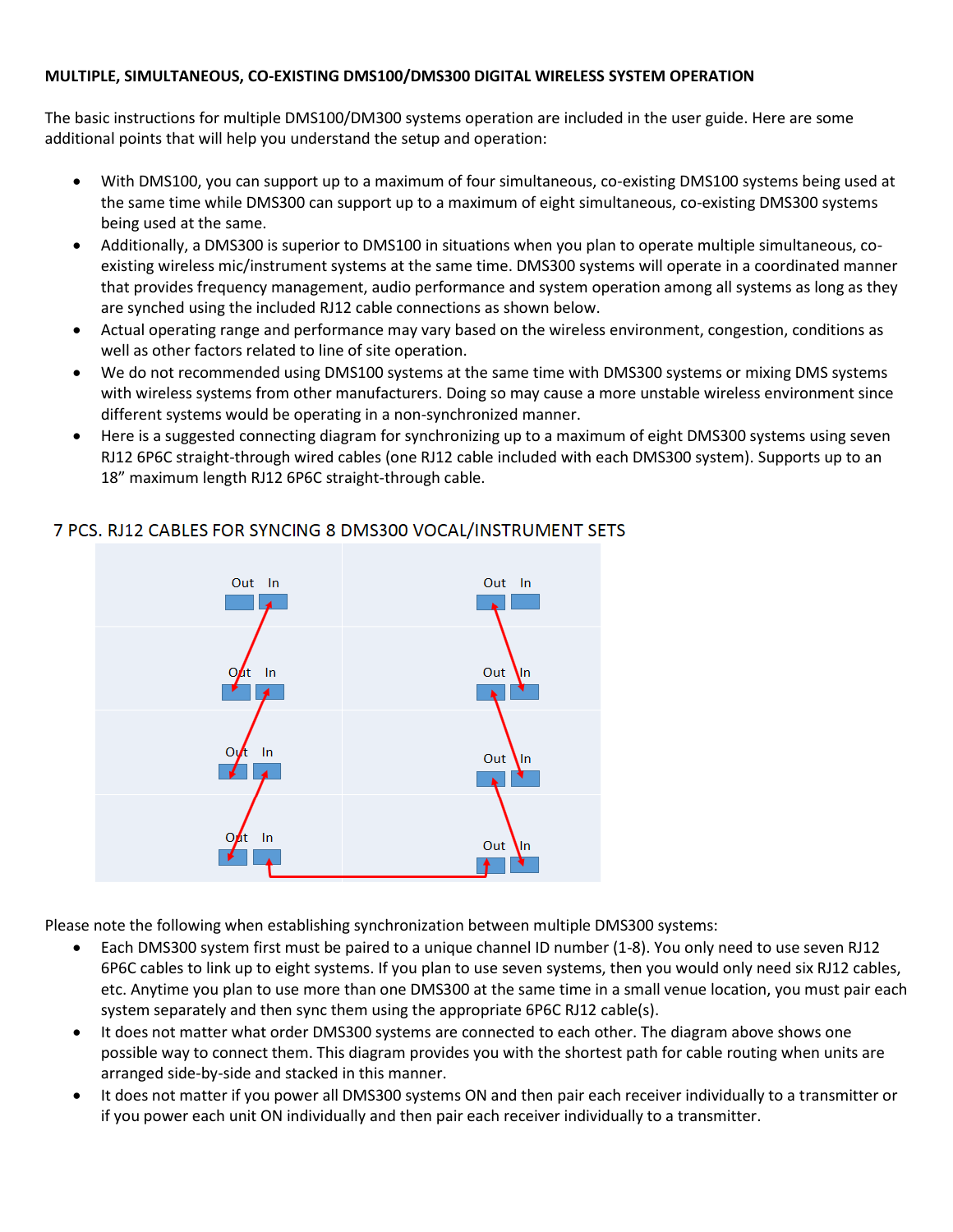## **DMS100-300 INTEGRATION WITH SOUNDCRAFT UI24R DIGITAL MIXER/USB MULTI-TRACK RECORDER**

(to be included in an upcoming Ui24 firmware release)

DMS100/300 is designed to send Harman CPA IOSYS messages to Soundcraft Ui24R mixers. This feature provides a quick, easy way to see which wireless microphone/instrument system is plugged into which Soundcraft Ui24R mixer input channel as follows:

- DMS100 workflow allows you to see: 1) the channel pairing LED color on the wireless transmitter (inside the battery cover), 2) the channel pairing LED color on the wireless receiver front panel, and 3) the DMS100 device name and channel ID color as text at the bottom of Soundcraft Ui24R HTML5 screen input mix channel display.
- DMS300 workflow allows you to see: 1) the channel ID number on the wireless transmitter (inside the battery cover), 2) the channel ID number on the wireless receiver front panel, and 3) the DMS300 device name and channel ID number as text at the bottom of Soundcraft Ui24R HTML5 screen input mix channel display.

## **Connections and Setup**

Preferred: Connect the DMS100/300 XLR line level output (switch set to "0dB" level on the back of the receiver) to the Ui24R mixer input since it ensures a balanced audio signal throughout the audio chain. When connected in this manner, the Ui24R input channel will receive the IOSYS message when the input channel is set to unity gain.

Alternate: Connect the DMS100/300 unbalanced ¼" line level output (base station switch set to "0dB" level on the back of the receiver) to a Ui24R input channel. The Ui24R input channel must be set at a minimum +30dB input gain for it to receive the IOSYS message via the DMS ¼" line level signal.

## **To Send DMS System Type and Pairing Channel Information to Ui24R**

When a paired DMS100/300 system audio output is connected to a Soundcraft Ui24R mixer input channel and the DMS device is unmuted, a Harman CPA IOSYS message appears at the bottom of the Ui24R input channel strip. The message describes the type of DMS system and its pairing channel color or ID. (The DMS100 shows a pairing channel ID color on both the DMS device and the wireless base station. The DMS300 show a channel ID number displayed on both the DMS300 transmitter and receiver).

Once connected, here is a summary of the information displayed in the Soundcraft Ui24R mix window: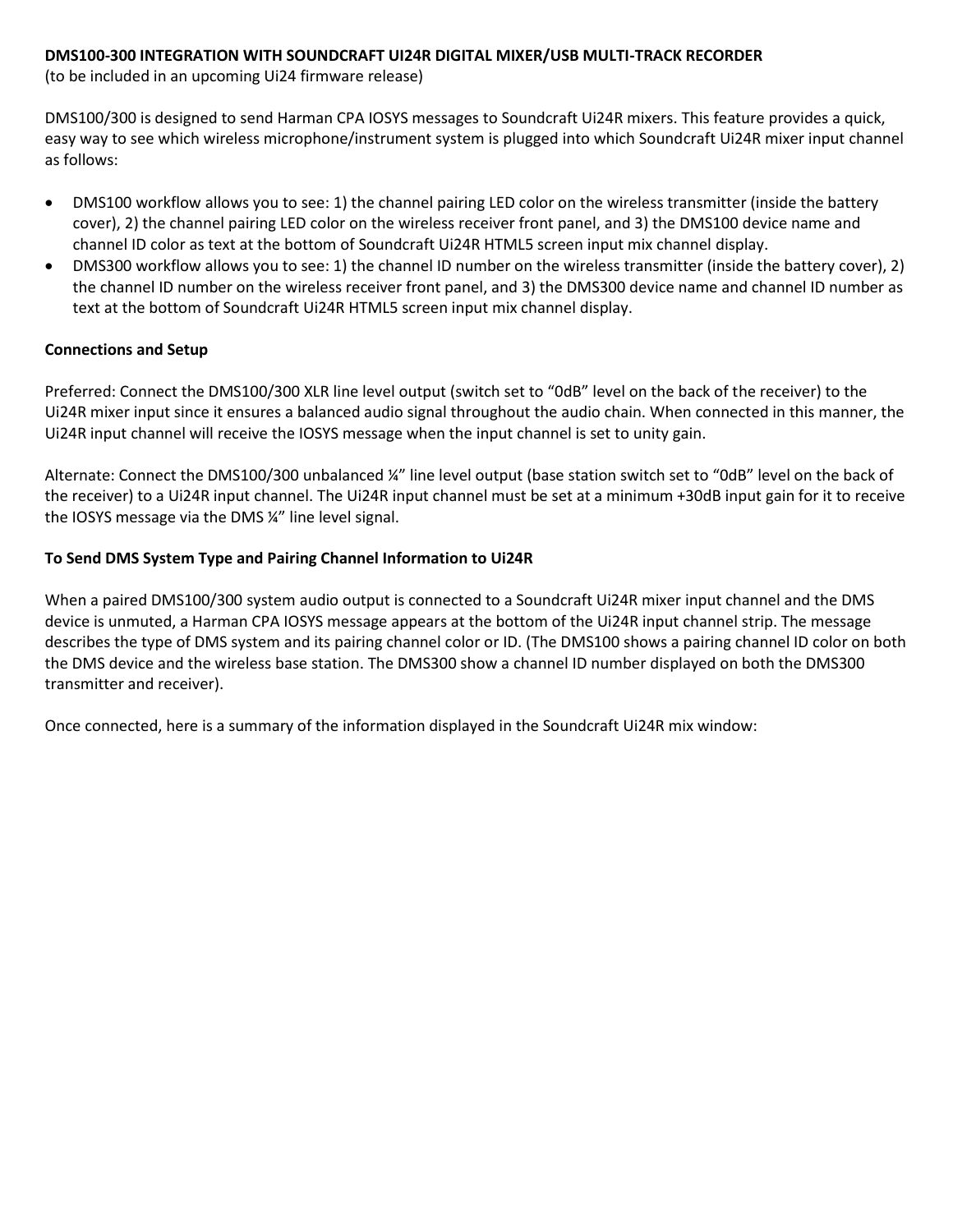#### DMS100 – Ui24R IOSYS Messages

- "DHT100" = DMS100 handheld transmitter or "DPT100" = DMS100 pocket/bodypack transmitter
- Channel ID colors "G" = green, "B" = blue, "Y" = yellow and "P" = purple



DMS300 – Ui24R IOSYS Messages

- "DHT300" = DMS300 handheld transmitter or "DPT300" = DMS300 pocket/bodypack transmitter
- The channel ID numbers are "1", "2" up to ……"8"

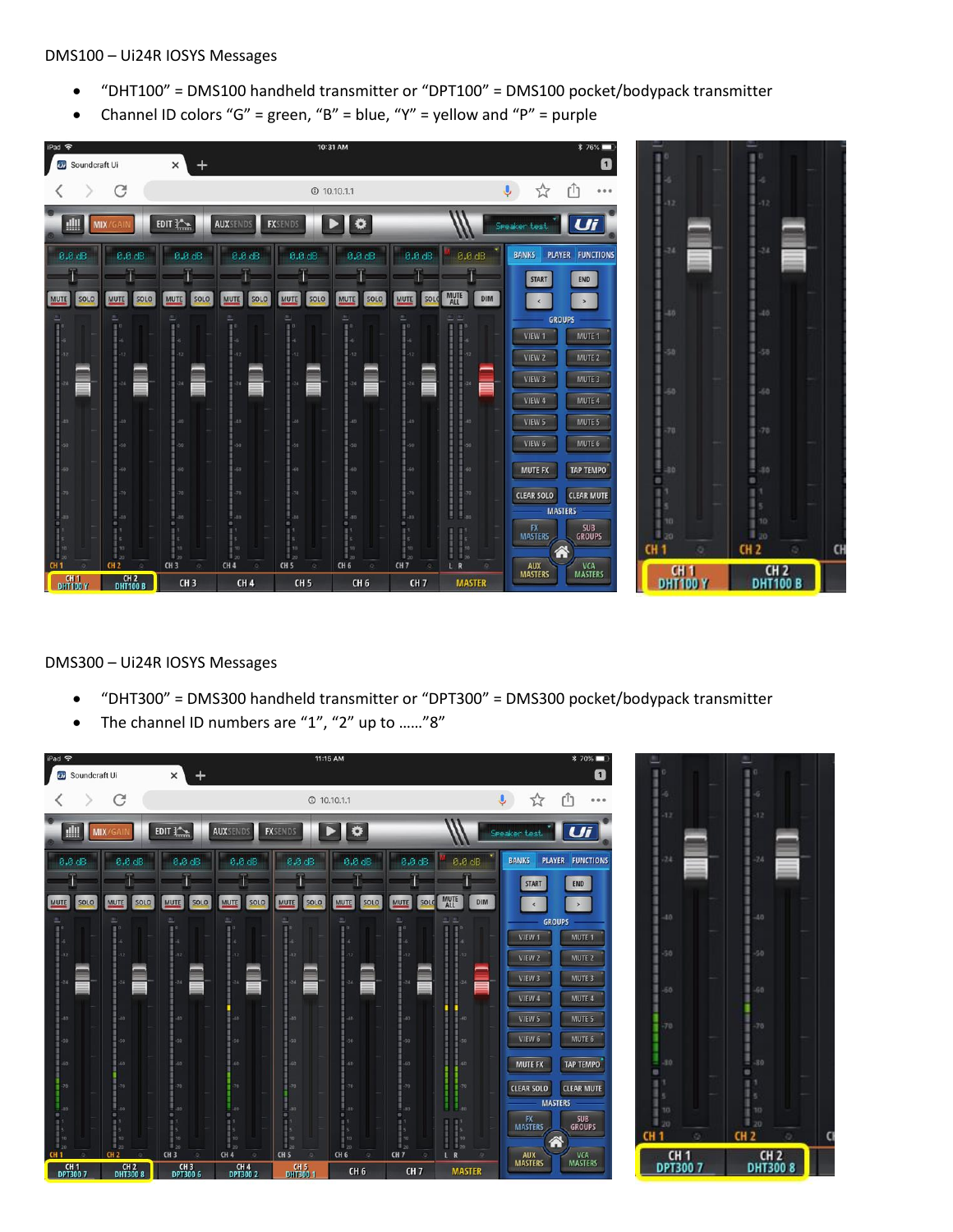In the Ui24R *SETTINGS / LOCAL* page, the default settings for *CPA, Hide CPA Serial Number and Hide CPA Message* are "ON". These settings can be changed as follows if desired:

- If you change "CPA" to OFF, then no IOSYS channel messages will be displayed.
- If you change "Hide CPA Serial Number", then the product serial number will be displayed in between the model number and channel ID number at the bottom of the input channel strip.
- If you change "Hide CPA Warning Message", then an "IOSYS" message will flash very briefly across the mixing window and then disappear.



For more information regarding Soundcraft Ui24 integration with DMS100-300 digital wireless microphone and instrument systems, refer to the user guide: [https://www.soundcraft.com/en-US/products/ui24r#downloads\\_and\\_docs](https://www.soundcraft.com/en-US/products/ui24r#downloads_and_docs)